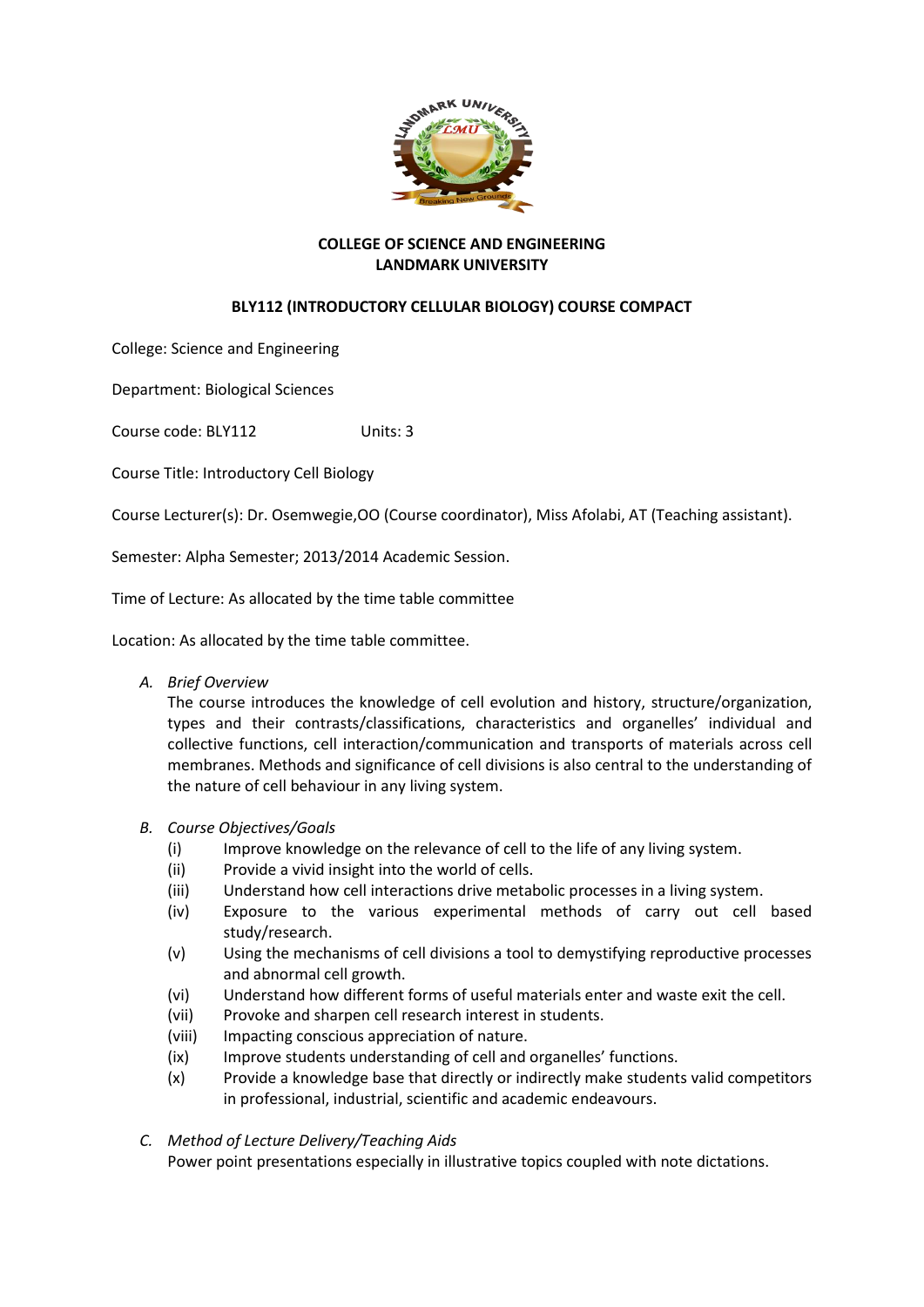### *D. Course Outlines*

(a) Module 1:

Week 1: Definition of cell biology, significance of cell biology, Techniques/methods use in cell biology e.g. microscopy; cell culture; immunostaining; gene knockdown; PCR; computational genomics; flow cytometry etc. Assignment 1.

Week 2: Definition of a cell, evolution/history of cell, type of cells i.e. plant cell and animal cell; prokaryotic and eukaryotic cells; unicells and multicells, comparison and contrast between type of cells.

Week 3: endosymbiotic theory, structure of typical prokaryote and eukaryote, cell organization. Assignment 2.

Week 4: Organelles e.g. endomembrane system (ER, Vacuoles, Vesicles, GB); chloroplast; nucleus; mitochondria etc and their respective functions. Assignment 3.

Week 5: Cell transport i.e. active and passive transport e.g. diffusion, osmosis, endo and exocytoses etc., significance of cell transport, revision.

Week 6: Alpha mid semester test (serves as test 1).

Week 7: Cell communication/interaction.

Week 8: Cell division e.g. mitosis and meiosis, test 2.

*Note: Modules 1-4* is taken by the course co-ordinator and *Modules 5-8* by the teaching assistant.

### *E. Tutorials*

To be provided only on students request.

#### *F. Structure of Programme/Method of Grading*

There shall be two form of tests administered to students of 20% and 10% scores respectively otherwise, the cumulative scores from students assignments shall constitute 10% (See D above).

The examination shall compose of multiple-choice, filling in the blanks, other cognitive and short-answer theory questions of 70% score. Total score at the end of the alpha semester shall be 100%.

#### *G. Ground Rules and Regulations*

(i). 75% class attendance and participation is required from students before he or she is qualified to write BLY112 examination.

(ii). No student shall be allowed in for this lecture 15minutes into the allotted time or entrance of the course teacher.

(iii). Class governors/reps shall assist course teachers in taking student attendance at each class session.

(iv). Any immodestly dressed persons or student who failed/refused to participate in question and answer class exercises shall be asked to vacate the class or any future classes until exculpated.

(v). Assignment that was not submitted and delivered to the course teacher with the stipulated time frame set shall not be graded.